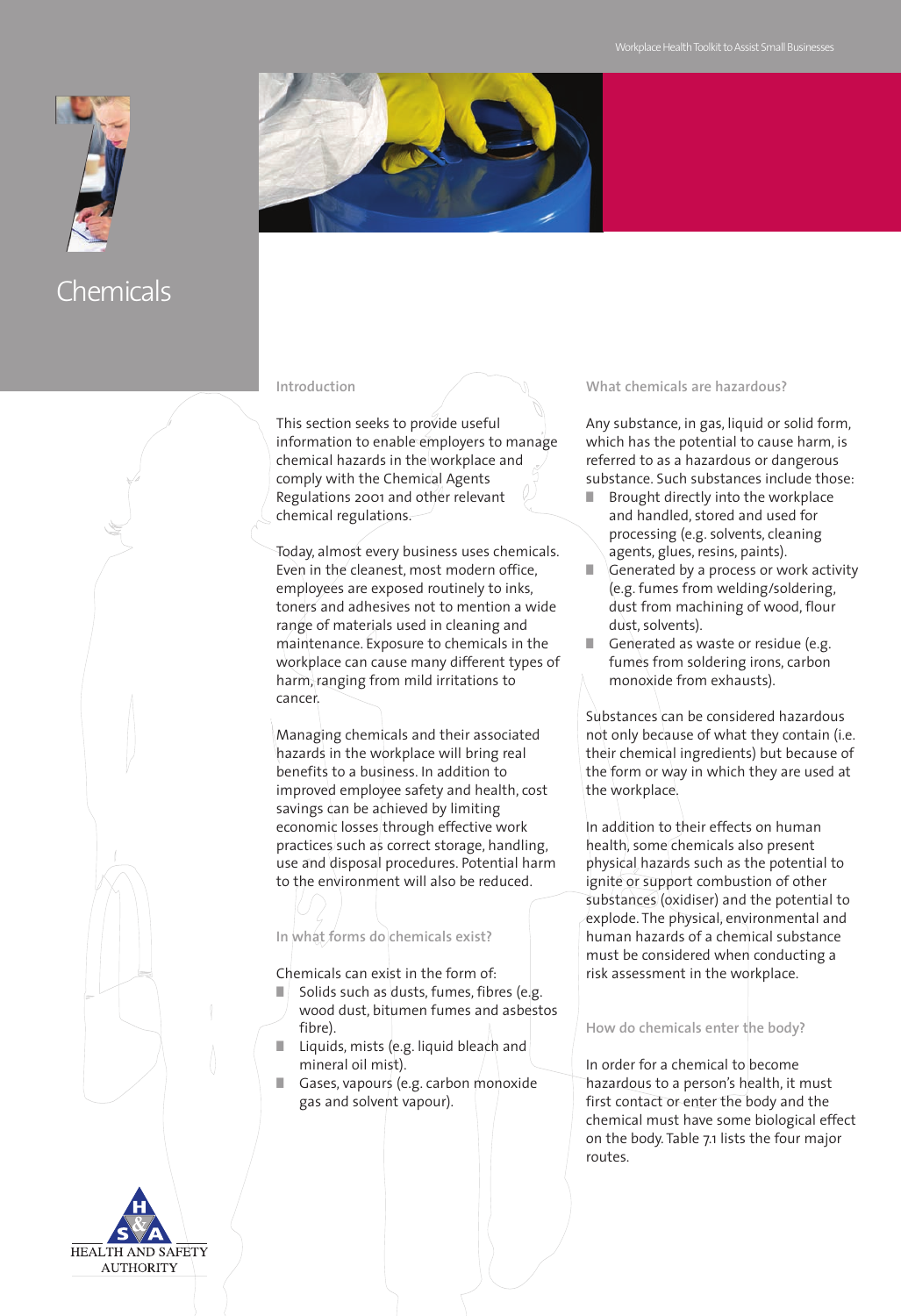| Table 7.1: How Chemicals Enter the Body |  |  |  |
|-----------------------------------------|--|--|--|
|-----------------------------------------|--|--|--|

| Inhalation   | Breathing in contaminated air is the most common way<br>that workplace chemicals enter the body                                     |
|--------------|-------------------------------------------------------------------------------------------------------------------------------------|
| Skin contact | Some chemicals, by direct or indirect contact, can damage<br>the skin or pass through the skin into the bloodstream                 |
| Ingestion    | Workplace chemicals may be swallowed accidentally if<br>food or hands are contaminated                                              |
| Injection    | Injection can occur when a sharp object (e.g. needle)<br>punctures the skin and injects a chemical directly into the<br>bloodstream |

| Carcinogen | A chemical that causes or potentially causes cancer<br>(e.g. asbestos, formaldehyde)                                                                                  |
|------------|-----------------------------------------------------------------------------------------------------------------------------------------------------------------------|
| Corrosive  | A chemical that causes visible destruction of, or<br>irreversible alterations in, living tissue by chemical action<br>at the site of contact (e.g. hydrochloric acid) |
| Irritant   | A chemical that is not corrosive, but that causes reversible<br>inflammatory effects on living tissue at the site of contact<br>(e.g. strong solvents)                |
| Mutagen    | A chemical that damages chromosomes (e.g. benzene)                                                                                                                    |
| Sensitiser | A chemical that will cause an allergic reaction in a<br>substantial number of exposed people (e.g. isocyanates)                                                       |
| Teratogen  | A chemical that causes birth defects (e.g. thalidomide)                                                                                                               |

The eyes may also be a route of entry. Only very small quantities of chemicals in the workplace enter through the mouth or the eyes.

Regardless of the way the chemical gets into the body, once it is in it can be distributed to anywhere in the body by the bloodstream. In this way, the chemicals can attack and harm organs that are far away from the original point of entry.

**What are the effects of exposure to hazardous substances?**

Hazardous chemicals are classified depending on how they affect human health, see Table 7.2.

Chemicals may target specific organs such as the eye, skin, blood, liver, kidneys, nervous system and lungs.

Acute effects are those that show up immediately after a chemical exposure occurs. A good example of an acute effect is the spillage of acid on the skin – a chemical burn will occur immediately.

Chronic effects are those that occur after a significant amount of time passes and usually are the result of multiple exposures over a period of time. Cancer is a typical example of a chronic effect because cancers caused by chemical exposures often do not show up until twenty or more years after the initial exposure.

Some common examples of the effects of hazardous chemicals include:

- Skin irritation, dermatitis or skin cancer from frequent contact with oils.
- **■** Injuries to hands and eyes from contact with corrosive liquids.
- Asthma resulting from sensitisation to isocyanates in paints and adhesives.
- Long-term disability from lung diseases following exposure to dusty environments (e.g. exposure to respirable crystalline silicate).
- Death or injury from exposure to toxic fumes (e.g. carbon monoxide).
- Cancer causing death many years after first exposure to carcinogens at work (e.g. asbestos).

#### **What are the factors affecting response to a substance?**

■ Dose: The amount of exposure to a chemical is the single most significant factor of concern. There is a level of exposure for most chemicals below which no adverse effects are likely to be observed.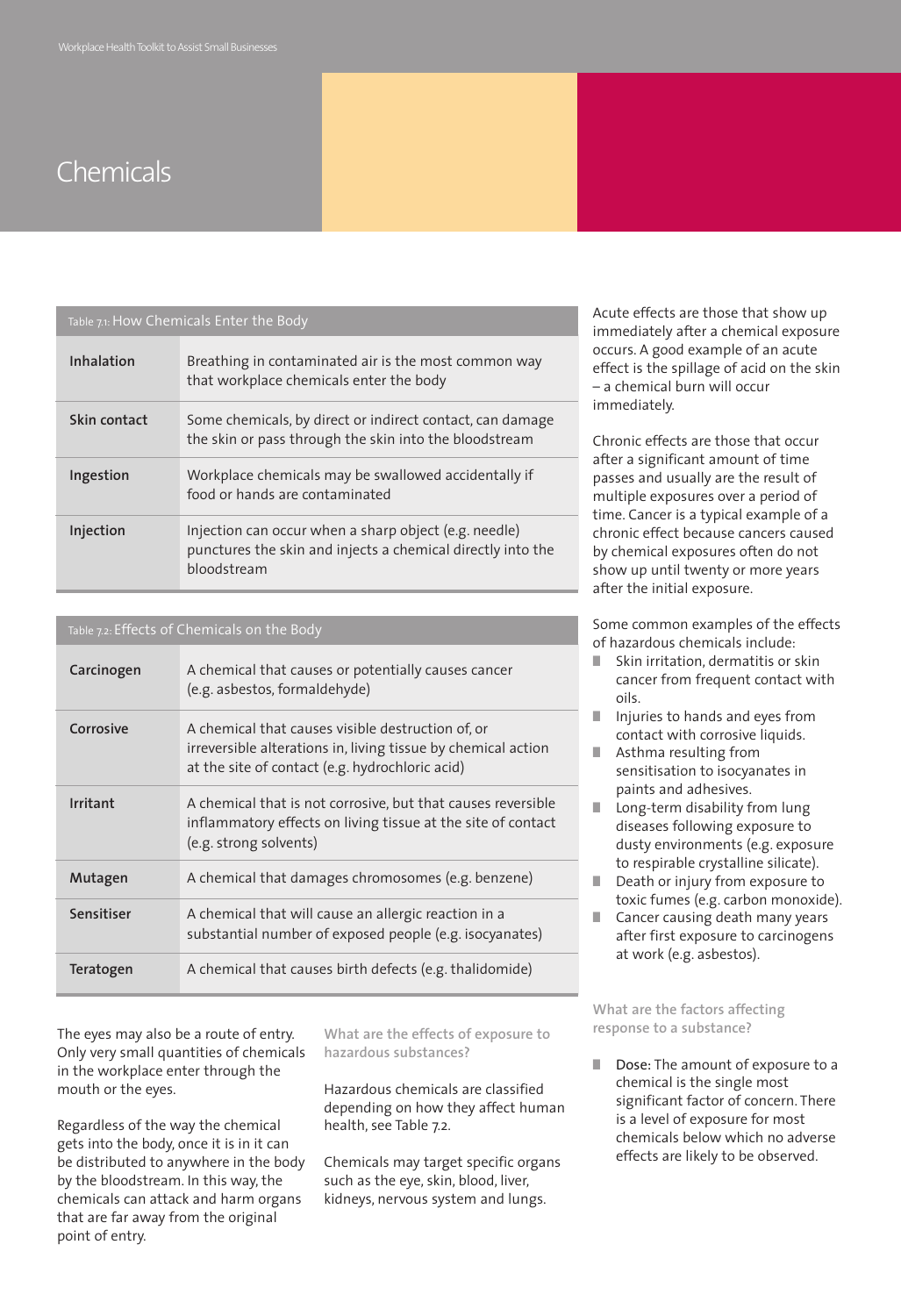See Occupational Exposure Limit Values below.

- **■** Toxicity: Chemicals vary widely in how toxic (poisonous) they are. Exposure to small amounts of highly toxic chemicals can be a greater danger than exposure to large amounts of less toxic chemicals.
- **■** Duration and frequency: One-time exposures that are of short duration are of less concern than multiple exposures of longer duration, all other factors being equal. Thus, when there has been a chemical exposure, it is important to know its duration and frequency.
- **■** Synergistic effects: Synergism occurs when exposure to two or more chemicals at a time results in health effects that are greater than the sum of the effects of the individual chemicals. For example, there is a much higher incidence of lung cancer resulting from occupational exposure to asbestos in smokers (compared with exposed non-smokers).
- **■** Individual characteristics: Each person is unique. While there are many similarities in response to chemical exposures, responses may vary dramatically among individuals. For example, males and females can react differently and special concern is afforded to pregnant employees. Some individuals are allergic or hypersensitive to certain chemicals.

**What are Occupational Exposure Limit Values?**

Occupational Exposure Limit (OEL) Values for hazardous substances are important information for risk assessment and management.

An exposure limit is the concentration – either in parts per million (ppm) or milligrams per meter cubed (mg/m3) – of a chemical in the workplace air to which most people can be exposed without experiencing harmful effects. However, the values should not be taken as sharp dividing lines between safe and unsafe exposures. See Table 7.3 for details of the OEL for acetone.

The absence of an exposure limit for a chemical substance does not imply it is harmless. It may be that there is not enough information available to determine an exposure limit for that particular substance.

OELs have only been set for a limited number of the substances currently used in the workplace. Binding and indicative limit values are laid down in European directives. Ireland has established its own national OELs, which include more substances than the directive. Employers must ensure that the exposure of the employees does not exceed the national limits.

The HSA's Code of Practice for the Safety, Health and Welfare at Work (Chemical Agents) Regulations 2001 (SI No. 619 of 2001) gives the official list of OELs and is revised biannually.

#### **What are hazard labels?**

All substances and preparations that are classified as dangerous under the Classification, Packaging and Labelling (CPL) Regulations require a hazard label.

The label is the first and often the only information on the hazards of a chemical that reaches the end user. The rules for classification and labelling have been in place for many years. They are now set to be replaced over a phased period by a new single direct-acting regulation known as 'CLP', which covers both substances and mixtures (previously preparations).

CLP will be fully operational by 2015. The classification and labelling principles will remain the same with the most notable difference for the end user being the change in shape and colour of the symbol along with some new global terminology, see Table 7.4.

| Table 7.4: Comparing Current CPL and<br><b>New CLP Regulations</b> |                                            |  |
|--------------------------------------------------------------------|--------------------------------------------|--|
| <b>CPL</b>                                                         | <b>CLP</b>                                 |  |
| Symbol                                                             | Pictogram                                  |  |
| Risk phrase                                                        | Hazard statement                           |  |
| Safety phrase                                                      | Precautionary<br>statement                 |  |
| Preparation<br>Indication of<br>danger<br>(e.g. Irritant)          | Mixture<br>Signal word<br>(Danger/Warning) |  |
| Annex I                                                            | Annex VI                                   |  |
| Dangerous                                                          | Hazardous                                  |  |

| Table 7.3: OEL for the Chemical Acetone |                                 |               |                                                                          |
|-----------------------------------------|---------------------------------|---------------|--------------------------------------------------------------------------|
| Substance                               | Einecs No.                      | CAS No.       | Occupational<br><b>Exposure Limit Value</b><br>(8 hour reference period) |
| Acetone                                 | $200 - 662 -$<br>$\overline{2}$ | $67 - 64 - 1$ | 500 ppm or 1210 mg/m3                                                    |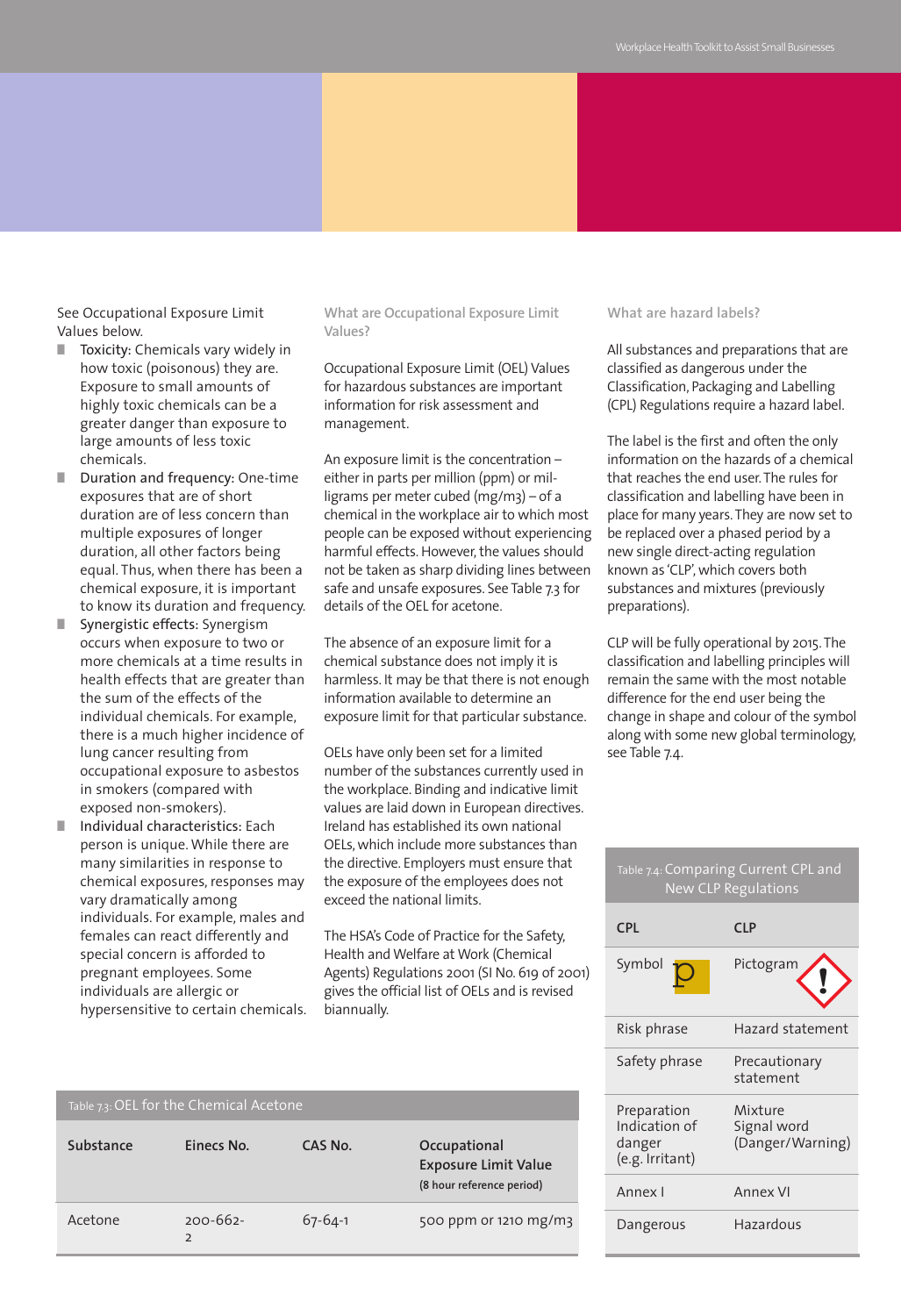|                                                                                                                                                                                                                                                                                                                                                           | Table 7.5: Acetone Hazard Labels under the Current CPL and New CLP Regulations                                                                                                                                                                                                                                                                                                                                                                                           |
|-----------------------------------------------------------------------------------------------------------------------------------------------------------------------------------------------------------------------------------------------------------------------------------------------------------------------------------------------------------|--------------------------------------------------------------------------------------------------------------------------------------------------------------------------------------------------------------------------------------------------------------------------------------------------------------------------------------------------------------------------------------------------------------------------------------------------------------------------|
| <b>CPL</b><br>ACETONE 605-001-00-8                                                                                                                                                                                                                                                                                                                        | CAS No.<br>ACETONE 605-001-00-8                                                                                                                                                                                                                                                                                                                                                                                                                                          |
|                                                                                                                                                                                                                                                                                                                                                           |                                                                                                                                                                                                                                                                                                                                                                                                                                                                          |
| <b>Highly Flammable</b><br>Irritant                                                                                                                                                                                                                                                                                                                       | Danger                                                                                                                                                                                                                                                                                                                                                                                                                                                                   |
| Risk phrases: Highly Flammable,<br>Irritating to eyes. Repeated<br>exposure may cause skin<br>dryness or cracking. Vapours<br>may cause drowsiness and<br>dizziness.                                                                                                                                                                                      | Hazard statement: Highly<br>flammable liquid and vapour.<br>Causes serious eye irritation.<br>Repeated exposure may cause skin<br>dryness or cracking. May cause<br>drowsiness or dizziness.                                                                                                                                                                                                                                                                             |
| Safety phrases: Keep out of the<br>reach of children. Keep container<br>in a well-ventilated place. Keep<br>away from sources of ignition.<br>No smoking. In case of contact<br>with eyes, rinse immediately<br>with plenty of water and seek<br>medical advice. If swallowed,<br>seek medical advice<br>immediately and show this<br>container or label. | Precautionary statements: Keep<br>out of reach of children. Store in a<br>well-ventilated place. Keep away<br>from heat/sparks/open flames/hot<br>surfaces. No smoking. IF IN EYES:<br>Rinse cautiously with water for<br>several minutes. Remove contact<br>lenses, if present and easy to do.<br>Continue rinsing. Immediately call<br>a poison centre or doctor/<br>physician. IF SWALLOWED: Rinse<br>mouth. Immediately call a poison<br>centre or doctor/physician. |
| How will hazard labels change under<br>the new CLP regulations?<br>Table 7.5 lists the information<br>contained on the CPL and CLP hazard<br>labels for acetone, highlighting the key<br>changes under the new regulations.                                                                                                                               | chemicals to make a risk assessment.<br>It describes the hazards each chemical<br>presents, as well as providing<br>information on handling, storage,<br>disposal, control measures and<br>emergency measures in case of<br>accident.                                                                                                                                                                                                                                    |
| What is a Safety Data Sheet (SDS)?<br>Suppliers of chemicals must provide an<br>up-to-date Safety Data Sheet (SDS) if a<br>substance or preparation is 'dangerous<br>for supply'.                                                                                                                                                                         | An SDS must contain information set<br>out under sixteen fixed headings (see<br>Figure 7.1). Some may appear<br>complicated but you can find the most<br>important information under the<br>following sections:<br>Section 2 describes the hazards to                                                                                                                                                                                                                    |

An SDS is not a risk assessment. It provides information on chemical products to help users of those

**■** Section 2 describes the hazards to human health and the environment associated with the use of the chemical.

- **■** Section 8 describes exposure controls and protective measures.
- Section 15 specifies the dangers.
- Sections 4, 5 and 6 contain useful information for emergencies.

Safety Data Sheets must be supplied free of charge, on paper or electronically, at or before the first delivery. They must be kept in a central place for consultation by employees and supervisors.

#### **What is REACH?**

REACH (Registration, Evaluation, Authorisation and Restriction of Chemicals) is the system for controlling chemicals in Europe. It became law in Ireland on 1 June 2007.

One of the main elements of REACH is registration of substances, which obliges manufacturers and importers of substances to register chemicals with the European Chemicals Agency (ECHA). This information concerns the hazards of each substance and whether it could pose risks when being used. Manufacturers and importers of certain dangerous substances need to assess the exact nature and extent of these risks in a 'chemical safety assessment'.

Under REACH, downstream users (i.e. those who use a substance or preparation for industrial or professional activities) will receive information on dangerous substances and preparations, including risks from their use and measures to control these risks, in Safety Data Sheets. Some SDSs will have an annex called an exposure scenario. This exposure scenario will give more specific information on how to use the substance or preparation safely and how you can protect yourself, your employees, your customers and the environment from risks.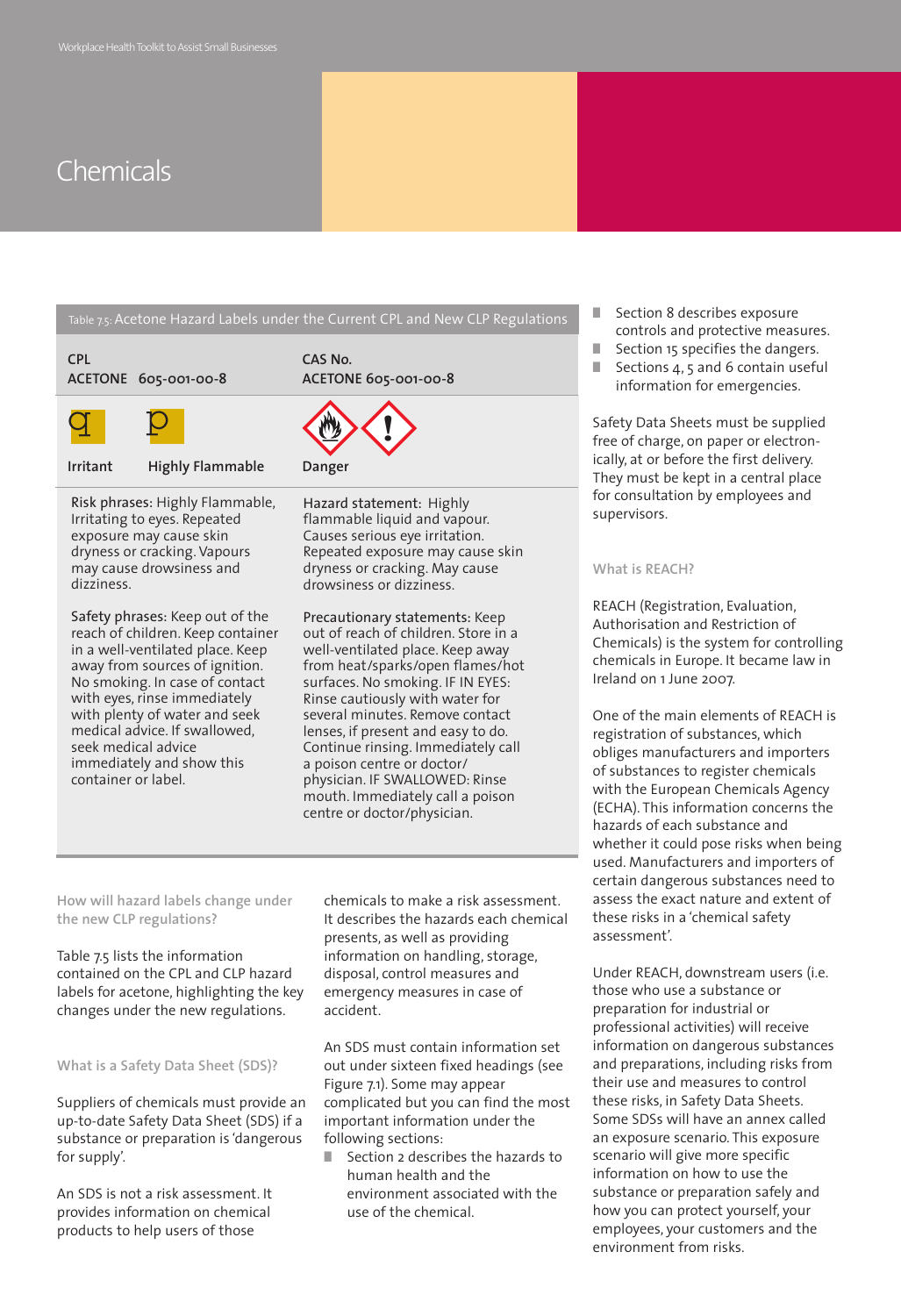#### Figure 7.1:16 Headings of a Safety Data Sheet (SDS)

- 1. Identification of the substance/preparation and the company/undertaking
- 2. Hazards identification
- 3. Composition/information on ingredients
- 4. First aid measures
- 5. Fire-fighting measures
- 6. Accidental release measures
- 7. Handling and storage
- 8. Exposure controls/personal protection

*Further information about the content requirements for Safety Data Sheets can be found in Annex II of the REACH Regulation.*

If your use is not covered, either communicate with your supplier with the aim of having your use covered by an exposure scenario or develop your own chemical safety report. You must comply with the risk management measures and with any restrictions on the use of the substance. Downstream users must also communicate certain information upstream and downstream in the supply chain.

Downstream users are required to:

- **■** Follow instructions in the SDSs received and in the exposure scenarios which will be attached to some SDSs.
- Contact suppliers if there is new information on the substance or preparation or if you believe that the risk management measures are not appropriate.
- Provide customers with information on hazards, safe conditions of use and appropriate risk management advice for your preparations, if you are a formulator.

#### 9. Physical and chemical properties

- 10. Stability and reactivity
- 11. Toxicological information
- 12. Ecological information
- 13. Disposal considerations
- 14. Transport information
- 15. Regulatory information
- 16. Other information

**What is a Chemical Risk Assessment?**

Chemical risk assessment forms an integral part of controlling health risks in the workplace. There are four main steps involved.

#### Step 1: Make an inventory

Chemical inventories are a very important tool and the first step in effective chemical management. Make an inventory of the substances used in your work processes (e.g. solvents) and those generated by the work processes (e.g.

dust, residues, waste). It should be designed to systematically identify hazardous substances present in the workplace. Table 7.6 shows a simple inventory.

Chemical inventories can be developed to identify redundant chemicals, reduce purchasing costs, enable stock and quantity control, identify unknown substances, record hazard classification of substances, assess current storage arrangements, and avoid accidents, fire and explosion from incompatible materials. They will also assist those businesses that must comply with REACH, by listing suppliers, registration numbers, quantities etc.

#### Step 2: Collect information

Collect information about each substance, i.e. the harm it can do and how this can happen. Safety Data Sheets, which must be provided by the supplier of a chemical, and labels are an important source of information.

#### Step 3: Assess exposure

Assess exposure to the identified dangerous substances, looking at the type, intensity, length, frequency and occurrence of exposure to employees, including combined effects of dangerous substances used together and the related risk. Find out if substances have occupational exposure limits (OELs). Consider any physical or environmental hazards.

| Table 7.6: Inventory of Hazardous Substances |                                                              |                        |                               |                          |
|----------------------------------------------|--------------------------------------------------------------|------------------------|-------------------------------|--------------------------|
| <b>Hazardous</b><br><b>Product Used</b>      | <b>Hazardous</b><br>Substance<br>Produced<br>(if applicable) | Operation/<br>Activity | <b>Hazardous</b><br>Component | <b>SDS</b><br>Available? |
|                                              |                                                              |                        |                               |                          |
|                                              |                                                              |                        |                               |                          |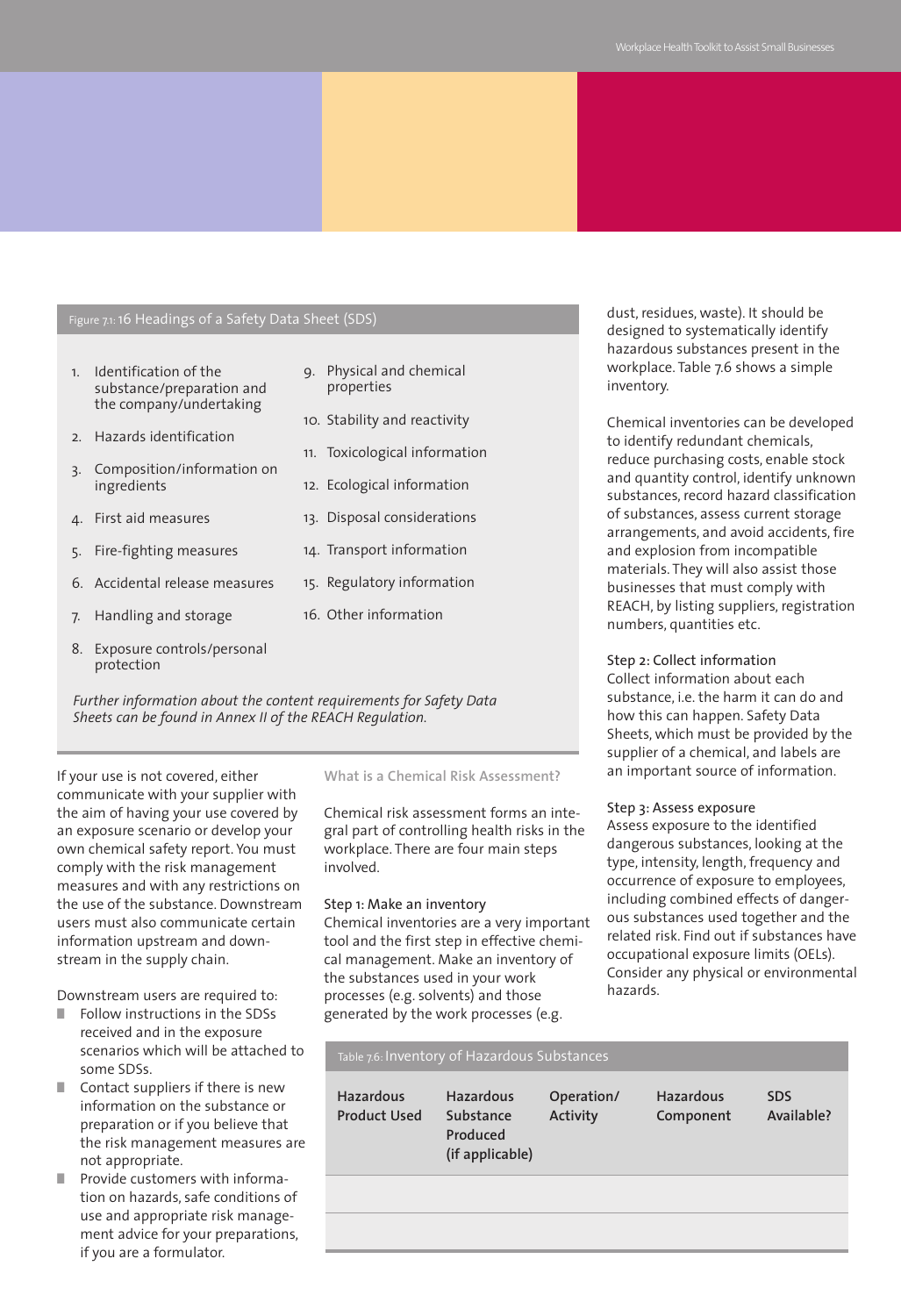Step 4: Decide on and implement suitable control measures Irish legislation sets a hierarchy for exposure control measures to be applied if a risk assessment reveals risks:

- 1. Elimination of the hazard by changing the process or product.
- 2. Substitute another, non-hazardous or less dangerous chemical.
- 3. Where 1 and 2 are not possible, control measures should be implemented to remove or reduce the risks to employees' health.

The following control hierarchy should be followed:

- a. Enclosure/isolation of hazard: design work processes and controls, and use adequate equipment and materials, to reduce the release of dangerous substances (e.g. total or partial enclosure).
- b. Ventilation of area: use, for example, extraction equipment and/or general ventilation.
- c. Use personal protective equipment (PPE): where exposure cannot be prevented by other means, use PPE including respirators, safety glasses, gloves, overalls, protective creams and lotions.

Further measures include:

- Personal hygiene practices: have basic rules for using chemicals at work such as washing, removing and separately washing contaminated protective clothing, replacing PPE at regular intervals.
- Chemical emergency procedures: draw up an emergency plan covering procedures for spillages, first aid, emergency exits etc.
- **■** Organisational control: through, for example, chemical inventories, labelling, provision of SDSs, training and consultation of staff, providing risk information using Hazcom instructions, instructions from manufacturers, systems of work

and handling procedures, safe storage and transfer, health and medical surveillance if appropriate, record keeping and monitoring and use of data.

A combination of the above measures is normally required to control risks. The control measures must remain effective by introducing a regular inspection, testing and maintenance system for plant and equipment (including any PPE). For example, local exhaust ventilation equipment should be examined at suitable intervals against its specification to ensure its continued effectiveness.

#### **Who should do the risk assessment?**

In many cases, you and your employees have the best knowledge and understanding of your work processes and are therefore best placed to carry out the risk assessment. If specification of the control measures is not straightforward, or if complex risks have to be assessed, you may need to engage competent specialist expertise to assist in the task.

The risk assessment must be recorded and made available to employees. The law requires that the control measures are identified in writing (paper or electronic format). The risk assessment should be a 'living document' that is reviewed if situations change or if there is reason to think that it is no longer valid.

#### **When is health surveillance required?**

The need to monitor employees using health or medical surveillance will need to be determined based on the risk assessment. It may be appropriate when:

- **■** Employees work with substances that have been assigned a Biological Limit Value (e.g. working with lead).
- The exposure of an employee to a hazardous chemical agent is such that an identifiable disease or adverse effect may be related to the exposure (e.g. dermatitis, asbestosis).
- **■** There is a reasonable likelihood that the disease or effect may occur under an employee's particular conditions of work.

#### **What is a Hazcom instruction?**

A Hazcom instruction is an important tool in conveying risk information to employees. It should be simple in layout and use easy to understand language. As previously stated, a Safety Data Sheet can be difficult to use for this purpose. A Hazcom instruction should include, as a minimum, the following information

- Name (substance identification).
- **■** Hazard identification.
- Safety measures and safe-handling procedures.
- **■** Accidental release measures.
- **■** First aid procedures.
- **■** Appropriate methods of disposal.

It should describe the workplace operation and be signed by the user. Hazcom instructions can also take the form of pictograms to illustrate good work practices, see Figure 7.2.

#### **What is asbestos?**

Asbestos is the name for a group of naturally occurring mineral fibres, which are strong and both heat and chemically resistant. There are three main types of asbestos found in Ireland: chrysotile (white asbestos), amosite (brown asbestos) and crocidolite (blue asbestos). Breathing in air containing asbestos fibres can lead to asbestos-related diseases.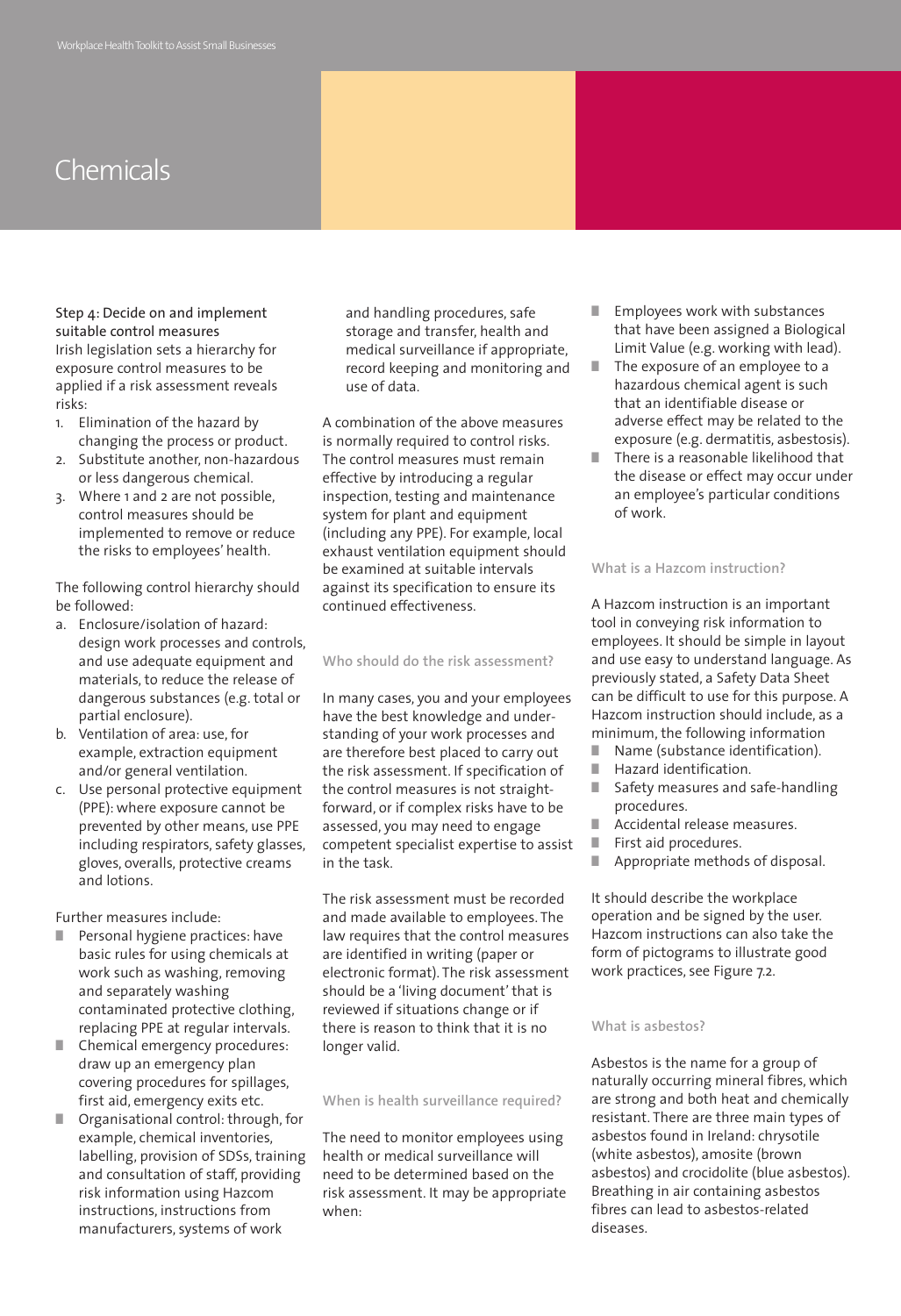**What are the health effects from exposure to asbestos?**

Exposure to asbestos can cause cancers of the chest and lungs and there is no cure for these illnesses. There is usually a long time delay between first exposure to asbestos fibres and the diagnosis of a disease. This delay can take from fifteen to sixty years. There are no known safe levels of exposure but clearly the more asbestos fibres you breathe in, the greater the risk to your health.

#### **Where can asbestos be found?**

Most asbestos-containing materials (ACMs) were installed from the 1960s to the mid-1980s, with asbestos cement in use until 2000. The use of asbestos and ACMs was banned on a phased

### **Correct removal of gloves**

### Single use gloves (splash resistant)





basis, with a general prohibition taking effect in 2000. However, products or materials containing asbestos, which were already installed or in service prior to these regulations, may remain in place until they are disposed of or reach the end of their service life. Figure 7.3 (see over) shows typical locations for the most common ACMs.

#### **Who is at risk from asbestos?**

Nowadays, the people most at risk from exposure to asbestos include general maintenance staff, construction workers, plumbers, electricians, fitters, cabling engineers, computer installers, demolition workers and asbestos removal workers. ACMs can be inadvertently disturbed during maintenance, repair or refurbishment works on a building.

> For example, drilling, cutting or other disturbance of existing ACMs can release asbestos fibres into the air, which may then be inhaled.

**What precautions should be taken?**

It is essential that you take adequate precautions to ensure that employees are not exposed to asbestos fibres during any maintenance, repair or refurbishment work. Therefore, asbestos-containing materials must be identified by a competent person

prior to any work commencing. Removal must only be carried out by a competent or specialist contractor depending on the type of asbestos.

**What legislation applies to chemicals in Ireland?**

Irish legislation aims to minimise the health risks from dangerous chemical substances in the workplace. It places elimination and substitution at the top of the hierarchy of control measures for protecting employees from dangerous substances and preparations. The most relevant pieces of Irish legislation are:

- **■** Safety, Health and Welfare at Work Act 2005.
- **■** Chemicals Act 2008.
- **■** REACH (Registration, Evaluation, Authorisation and Restriction of Chemicals).
- **■** Safety, Health and Welfare at Work (Chemical Agents) Regulations 2001.
- **■** Safety, Health and Welfare at Work (Carcinogens) Regulations 2001.
- **■** Safety, Health and Welfare at Work (Exposure to Asbestos) Regulations 2006.
- **■** Classification, Packaging and Labelling of Dangerous Substances Regulations 2003.
- **■** Classification, Packaging and Labelling of Dangerous Preparations Regulations 2004.
- Classification, Labelling and Packaging of Substances and Mixtures Regulation 2008.